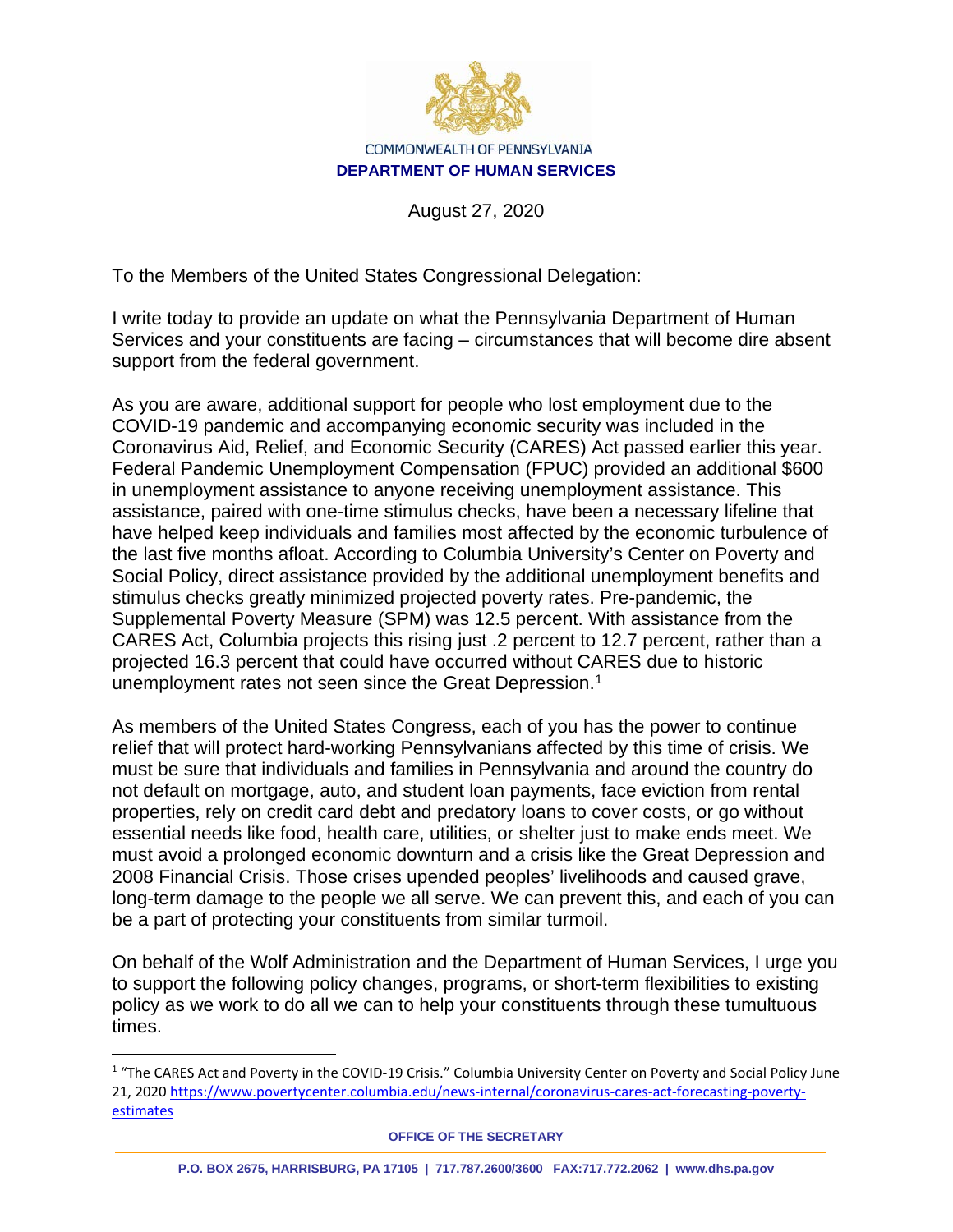# **Provide Additional SNAP Benefits to All SNAP Recipients**

The Families First Coronavirus Response Act (FFCRA) permitted states to extend additional Supplemental Nutrition Assistance Program (SNAP) monthly allotments to current SNAP recipients due to the ongoing crisis. However, the United States Department of Agriculture (USDA)'s Food and Nutrition Service (FNS) issued guidance to states on March 20, 2020 specifying that emergency allotments authorized under the FFCRA:

*"Cannot increase the current monthly household SNAP benefit allotment beyond ''the applicable maximum monthly allotment for the household size.' Accordingly, SNAP households that already receive the maximum monthly allotment for their household size are not eligible for EA."*

Because of this narrow approach, 40 percent of SNAP households in Pennsylvania are excluded from extra assistance. The Wolf Administration has previously urged the USDA to reconsider this limited aid, and we urge each of you to support a clear authorization of additional monthly allotments to **all** SNAP recipients in a future aid bill.

If permitted, DHS would request Emergency Allotments for all Pennsylvania SNAP households. The 40 percent excluded are among the poorest SNAP households who receive the maximum regular SNAP allotment because of their very low income. This aid will help ensure that individuals and families do not have to go without food and will directly support local food retailers, grocers, and agricultural producers around Pennsylvania who accept SNAP benefits – many of whom are small businesses – who are also feeling the impact of this period of economic insecurity. As the nation continues to face the COVID-19 pandemic with no end in sight, access to essential needs like food is more important than ever to help keep people healthy and mitigate co-occurring health risks.

#### **Increase Minimum and Maximum SNAP Benefits**

The economic toll of this pandemic is affecting people in all communities and industries across Pennsylvania. Many are struggling in a way they have not previously, and for low-income Pennsylvanians and those living in poverty, this insecurity may push them deeper into poverty or make improving their current situation more difficult absent further support from the federal government.

According to Feeding Pennsylvania, nearly 1 in 20 Pennsylvanians are newly food insecure. Pennsylvania's food banks typically serve approximately 2.2 million Pennsylvanians annually, but from March through June 2020, these food banks served more than 5.5 million people just in that four-month span. Hunger was a serious problem before this crisis, but in this short period, this crisis has exacerbated food insecurity across nearly our entire state. Before COVID-19, three counties had a food security rate at or above 13 percent. Today, **64 of 67 counties are at least 13 percent food insecure**, and 32 counties are at least 16.5 percent food insecure. According to the Urban Institute, this economic insecurity is concentrated among Black and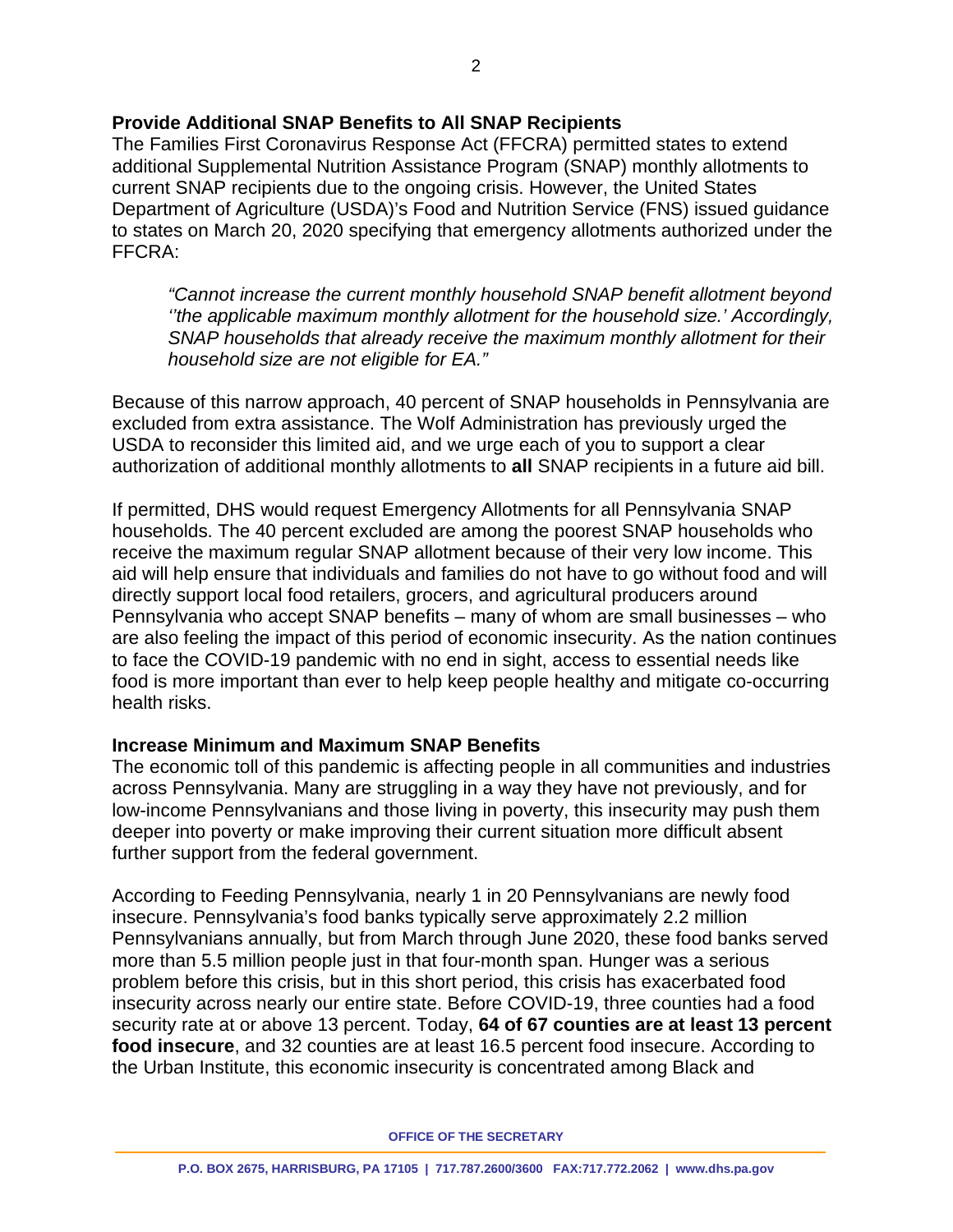Hispanic/Lantinx households, with 27 percent experiencing food insecurity compared to 13 percent of white households.<sup>[2](#page-2-0)</sup>

Our food banks and the entire charitable food system have risen to this challenge, and I am incredibly grateful for the work of the commonwealth's Emergency Feeding Task Force, our charitable food network, and our partners in the private sector who mobilized to be there for Pennsylvanians at every corner of the commonwealth. But this system has been challenged, and it is not our only option to support people in need through this crisis.

SNAP is our country's most important and most impactful anti-hunger program. For every meal provided by a Feeding Pennsylvania food bank, SNAP provides nine. While SNAP is intended to be a supplemental program, during a pandemic and historic unemployment, resources are strained, particularly for our lowest income Pennsylvanians. Those who are still working may be experiencing inconsistent work schedules, reduced hours, and lost income.

Increasing the minimum and maximum monthly SNAP benefit will help individuals and families who rely on this program be able to purchase enough food for their household and will reduce strain on our charitable food network while supporting struggling local economies. In May 2019, the USDA published a study on the influence of SNAP redemptions on the economy and county-level employment in the time leading up to, during, and after the Great Recession. This study found that SNAP redemptions could have a greater economic stimulus impact than many other forms of government spending per dollar spent, especially during a recession, because they are paid directly to low-income households.<sup>[3](#page-2-1)</sup> As this crisis has uprooted normalcy and security for small businesses and individuals and families alike, support for SNAP is an efficient way to support our local economies while ensuring households can keep food on the table.

The Wolf Administration supports the American Public Human Services Association's request to move forward with provisions in the Heroes Act passed in May to increase the maximum monthly SNAP benefit by at least 15 percent and the minimum benefit to at least \$30 for the duration of the economic crisis so the 1.9 million Pennsylvanians who rely on SNAP are able to feed themselves and their families – something we all need.

# **Extend Food Assistance for Children for 2020-2021 School Year**

The FFCRA authorized the USDA to permit states to extend a financial benefit to households with children who, if they were attending school with in-person instruction, would normally receive free or reduced-price school meals through the National School

<span id="page-2-0"></span><sup>2</sup> Urban Institute: More Than One in Six Adults Were Food Insecure Two Months into the COVID-19 Recession [https://www.urban.org/research/publication/more-one-six-adults-were-food-insecure-two-months-covid-19](https://www.urban.org/research/publication/more-one-six-adults-were-food-insecure-two-months-covid-19-recession) [recession](https://www.urban.org/research/publication/more-one-six-adults-were-food-insecure-two-months-covid-19-recession)

<span id="page-2-1"></span><sup>&</sup>lt;sup>3</sup> United States Department of Agriculture: The Impacts of Supplemental Nutrition Assistance Program Redemptions on County-Level Employmen[t https://www.ers.usda.gov/webdocs/publications/93169/err-](https://www.ers.usda.gov/webdocs/publications/93169/err-263.pdf?v=1509.3)[263.pdf?v=1509.3](https://www.ers.usda.gov/webdocs/publications/93169/err-263.pdf?v=1509.3)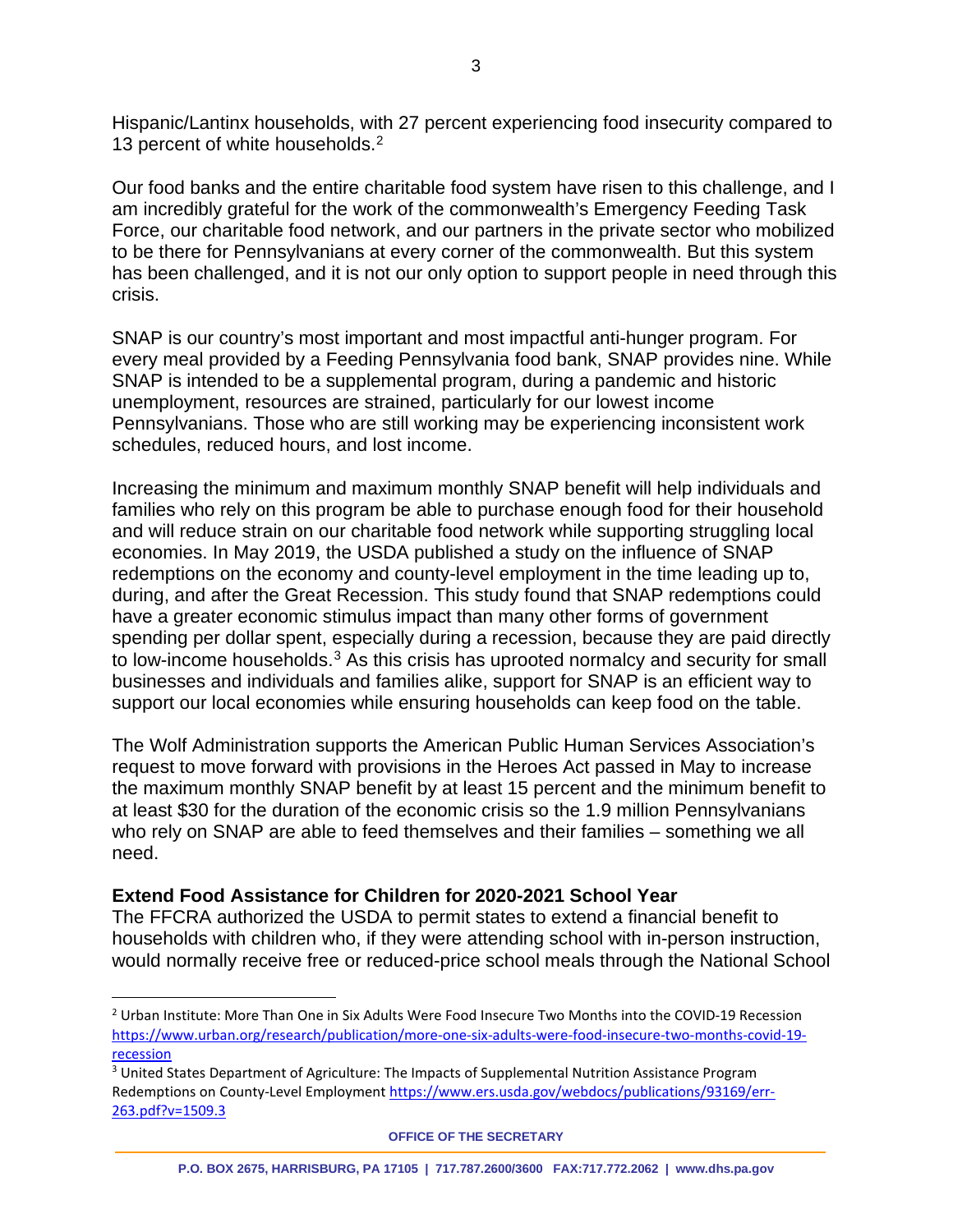Lunch Program. This Pandemic Electronic Benefit Transfer (P-EBT) program allowed Pennsylvania to provide more than \$358 million in P-EBT benefits for nearly 1 million children to help fill the gap left by schools closing during the spring. As schools in Pennsylvania begin the 2020-2021 academic year, some districts are choosing to begin fully virtual, hybrid, or fully in-person, and as we know, evolving circumstances with the pandemic may require schools to extend plans for virtual learning or shift away if they are in-person.

Congress must extend P-EBT for Pennsylvania and other states to continue this program for the full 2020-2021 school year. This benefit has been a resource for families who would not otherwise have children at home, and because P-EBT funds carry the same stipulations as SNAP benefits, they carry the same economic boost to food retailers across our commonwealth.

Standing up this program in the matter of weeks was a tremendous effort but not without its challenges. In addition to extending the benefit to guarantee it for the school year, we support the American Public Human Services Associations recommendations to simplify the program:

- Adjust the definition of school closures to clearly define benefit eligibility for schools operating fully remotely or through a hybrid model where students are not in-person for an entire day or only on certain days each week;
- Congress should set standard benefit levels per day for students operating on modified or hybrid school schedules; and,
- Permit states discretion to establish the type of benefit that should be granted to school districts on a regional basis based on plans for operation due to districts making plans for reopening based on local rates of infection.

These clarifications will allow Pennsylvania to continue P-EBT while accounting for the varying educational plans for the 2020-2021 school year.

# **Support Flexibilities for States Administering Programs**

The Wolf Administration supports the American Public Human Services Association's request to establish waivers to support SNAP implementation for the duration of the pandemic. I would like to call particular attention to four points of significant concern.

# Extending Certification Periods for Assistance

SNAP households are certified for a set period at which time they must complete a recertification. Most households are subject to a 12-month certification period and must complete periodic reporting every six months. In Pennsylvania, we refer to this as the renewal due date for recertification, and Semi-Annual Reporting (SAR) for periodic reporting. This waiver allows the state to push the renewal due date back six months and allows the state not to act on incomplete periodic reporting. If a household has a verified change in income that impacts eligibility, the SNAP benefits are still adjusted.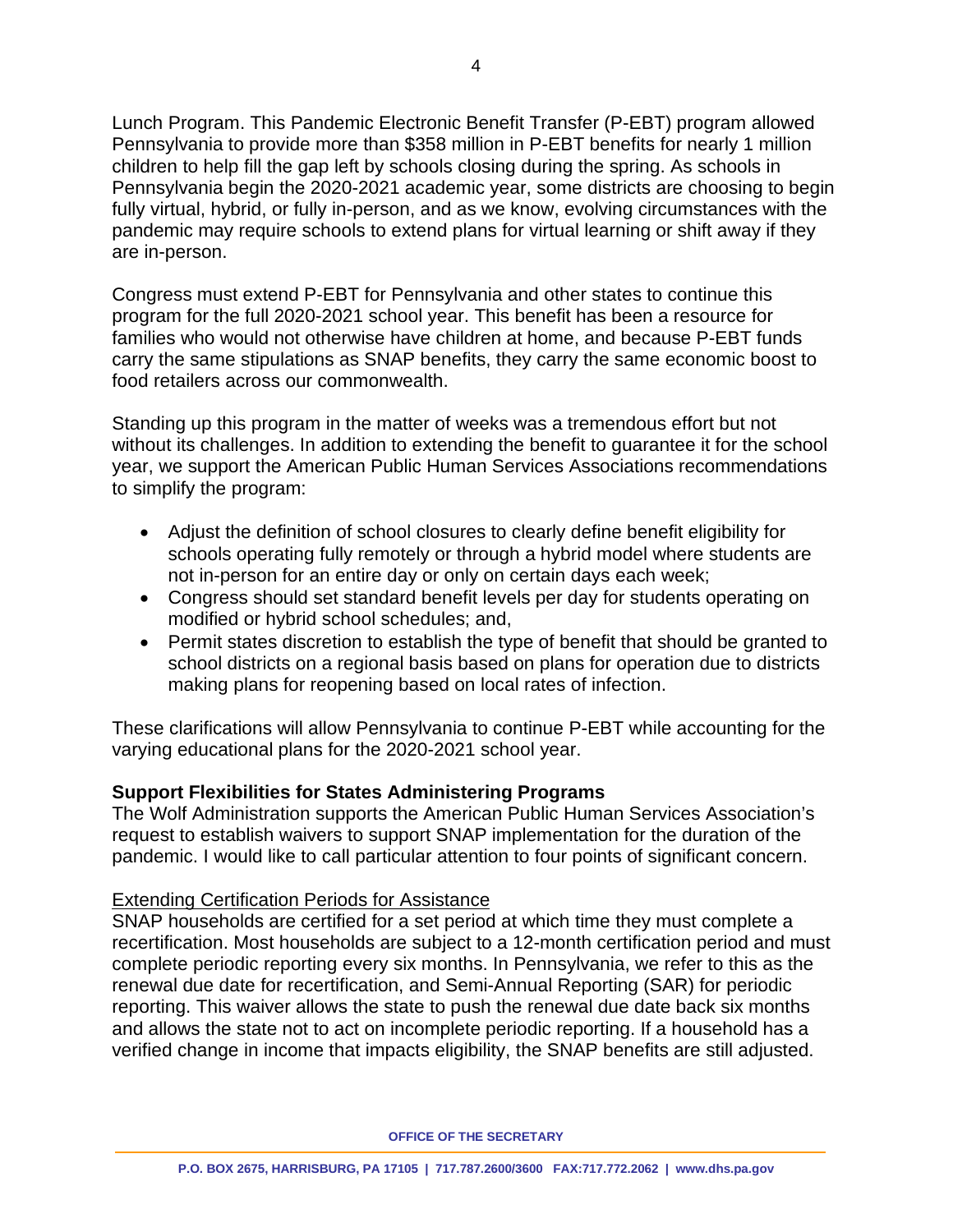FNS required states to submit a plan to resume certain recertification and SARs in September. Pennsylvania was approved to complete SARs due in September in lieu of full recertifications and recertification interviews and to complete these recertifications in March 2021. This will ease anticipated workload from what we initially anticipated; however, it would be the Wolf Administration's preference to leave current waivers in place.

Losing waivers results in a higher number of case closures for not completing the recertification or SAR and then the households are forced to request reconsiderations, file appeals, or submit a new application resulting in an increased workload for the CAOs and a higher rate of clients losing benefits then reapply for the SNAP population during an already stressful and unstable time.

# Preserving Waivers for Interview Requirements

In order to be authorized to receive SNAP benefits, a household must have an interview conducted. The interview is required at application and recertification and also prior to issuing Expedited SNAP benefits. Pennsylvania currently has a waiver allowing DHS to authorize the benefits or complete the recertification without the interview and based solely on provided verifications. This waiver is set to expire on August 31, 2020.

With the elimination of this waiver CAO staff will have to conduct interviews for all SNAP households This not only increases work for CAO staff, it also results in higher rates of clients moving off and back on programs as more households are rejected for failing to have an interview but still otherwise qualify. In addition, it makes it more difficult for a household with minimal income to get Expedited SNAP benefits because they must have an interview first; further delaying benefits. If the extended certification periods waiver is granted, the waiver of recertification interviews is not necessary. However, if the extended certification periods waiver ends, the waiver of the renewal interview becomes more critical. Interview requirements also exponentially increase the workload for CAO staff and are more challenging as staff continue to telework to allow appropriate social distancing. We would prefer this stay as-is to waive the interview requirement entirely. If it is to return at all, CAO staff should not be required to complete in-person interviews if requested and this requirement should continue to be waived

# Establish Long-Term Timeline for States to Return to Normal Procedures

USDA recently approved the recertification waivers through December 31, 2020. This was a change from the previous process from receiving approvals 30 days at a time and does allow for some advance planning which is greatly appreciated. However, the waver is only valid as long as there is a state and federal public health emergency. The current federal declaration is scheduled to expire at the end of October. If it is not renewed, Pennsylvania's waivers will expire on November 30, 2020. In addition, previously approved waivers have essentially doubled the number of recertifications due for the months of January and February. As of today, there are no waivers available to the state to help address this anticipated workload. The Wolf Administration asks Congress to codify these flexibilities and tie them to the state and federal disaster declarations so waivers will remain in place for at least 90 days after the end of disaster